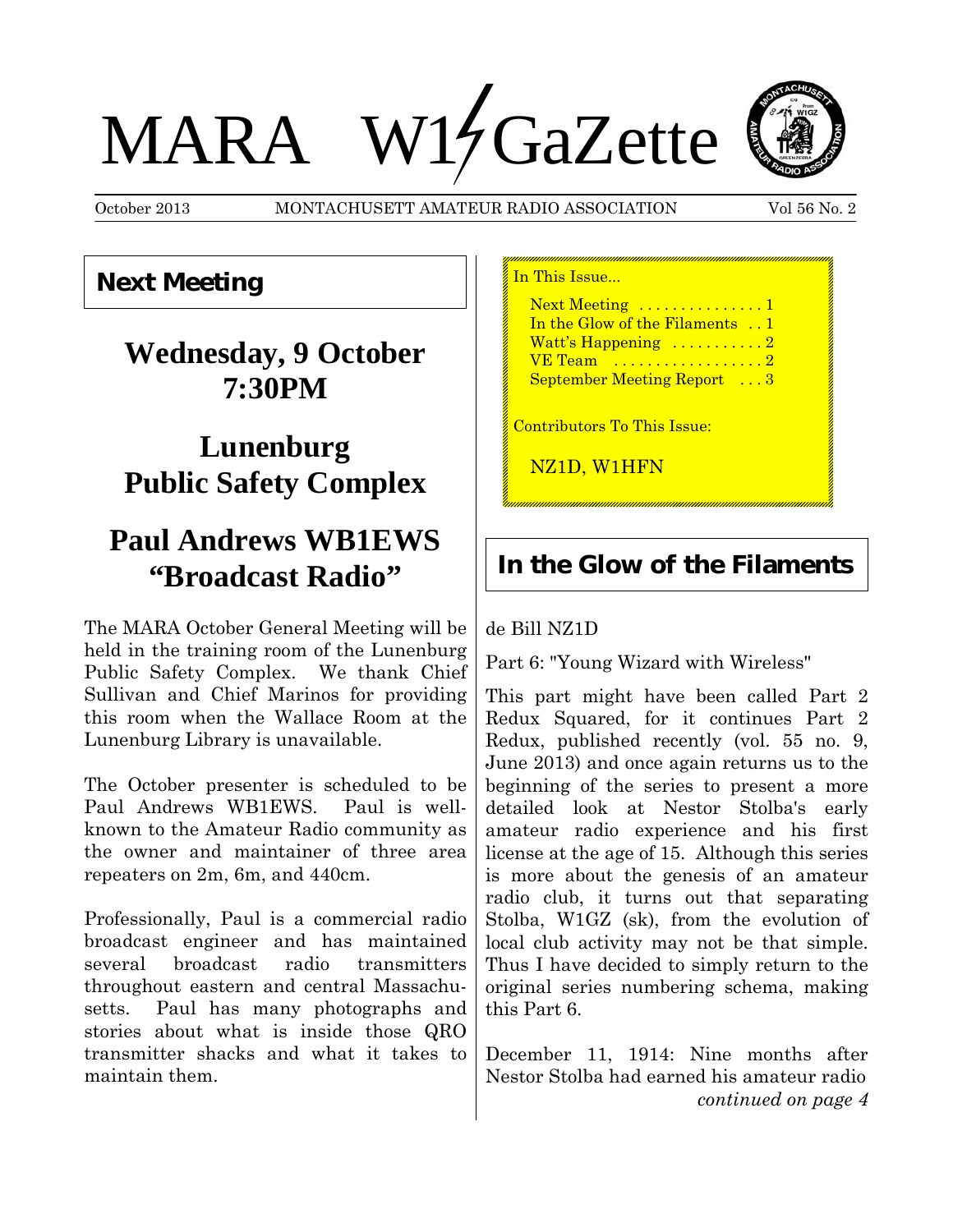## **Watt's Happening**

**Sundays, 0800 local 5330.5** (ch 1) USB Western Mass Emergency 60M Net Alternate frequencies are 5346.5 (ch 2), 5366.5 (ch 3), 5371.5 (ch 4), and 5403.5 (ch 5).

#### **Sundays, 0830 local 3937**

Western Mass Emergency Net. Alternate frequency is 3942 in case of QRN, QRM, or frequency in-use. Also a good idea to scan up and down 10kHz if you cannot find the net.

**Sundays, 0900 local 145.45-** Montachusett Emergency Net

**Mondays, 2000 local 147.525 simplex** Worcester Emergency Simplex Net

**Tuesdays, 1930 local 145.37-** Templeton Emergency Net

**Wednesdays, 1900 local 145.37-** Gardner/Templeton Emergency Net

**Wednesdays, 2100 local 28.341** Harvard Repeater Club 10 meter sideband net "Activity Night"

**Nightly, 2100 local 146.97-** Central Mass Traffic Net

**First Monday, 1900 local 3943, 7245** RACES Net

**11-12 October, Deerfield NH** NEARfest XIV

**19-20 October, Wakefield MA** Photographica; Americal Center Photographic Historical Society of New England

Additional ham fest and flea market information can be found on the W1GSL New England Area Ham - Electronic Flea Market list at http://web.mit.edu/w1gsl/Public/ne-fleas

## **VE Team Report**

There were no pre-registered candidates for the September Volunteer Exam session therefore the session was canceled as is the Team's normal practice.

The October exam session is scheduled for October 23rd.

The VE Team schedules Amateur Radio license exam sessions on the fourth Wednesday of the month. The sessions begin at 7pm and are held in the Training Room of the Lunenburg Public Safety Complex. All classes of Amateur Radio license exam are available.

Persons wishing to take one or more exams are asked to pre-register with Paul Upham KD1YH by phone at 978.597.6535 or by email at phupham@verizon.net. Walk-ins are accepted however the session will be canceled if no candidates are pre-registered.

The exam fee is \$15 for the session. Upon getting a passing score for one level of exam each candidate may take the next level of exam in the same session under the same fee. If a candidate wishes to re-take the same level exam a new session fee must be paid.

In addition to the exam fee, candidates should bring photo identification or two forms of non-photo ID, the original and a photocopy of an existing Amateur Radio license, and the original and a photocopy of any CSCE (Certificate of Successful Completion of Examination) being used as evidence of passing an exam that is not reflected in the existing Amateur Radio license.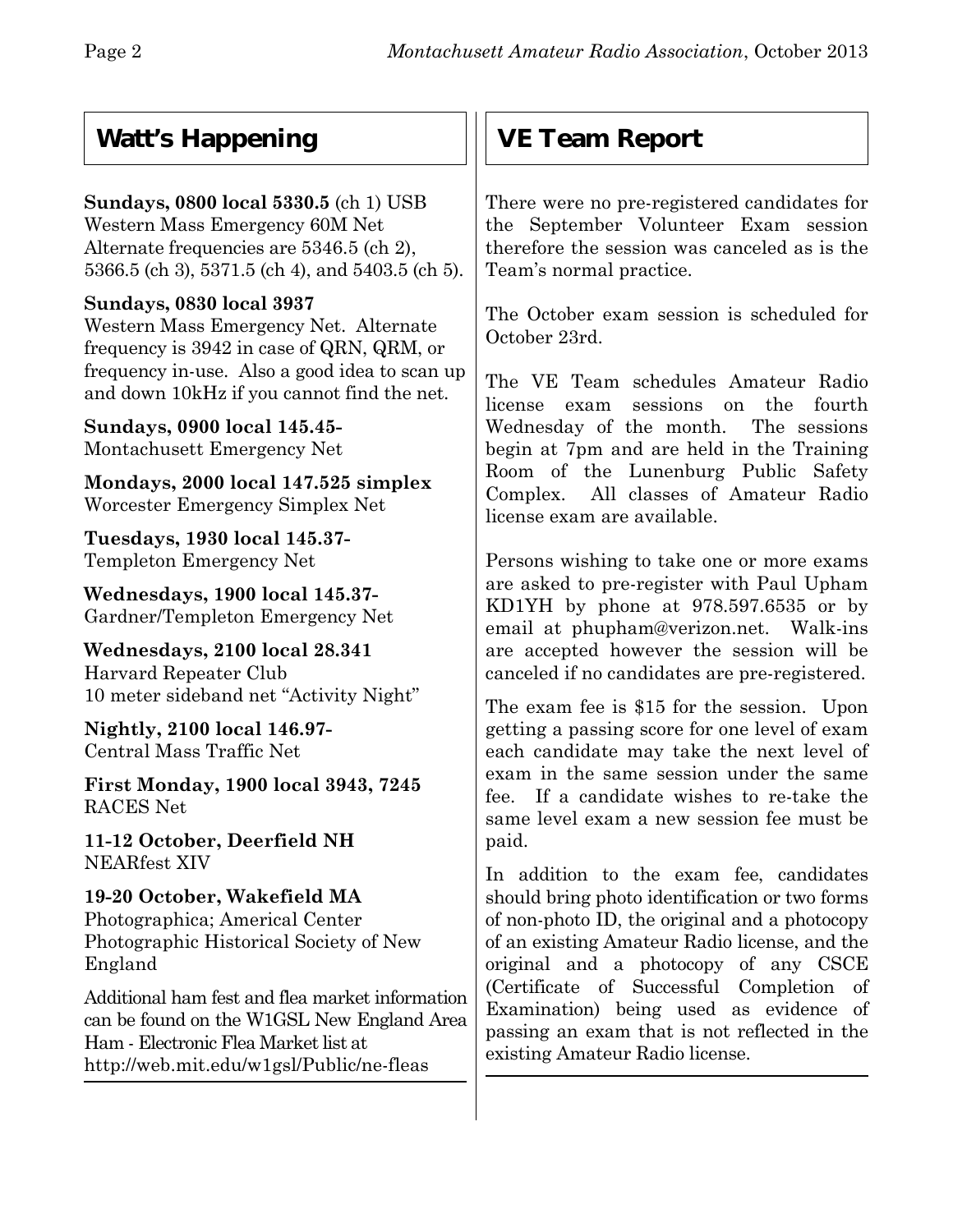## TheMARA W1/GaZette

is published by the Montachusett Amateur Radio Association just prior to the monthly meeting. The newsletter is distributed free to members and friends of Amateur Radio.

Contents copyright © 2013, MARA. Permission to use in other Amateur Radio publications with credit to MARA is hereby granted.

The deadline for materials to appear in the W1/GaZette is noon on the Sunday before the first Wednesday of the month.

#### **NEWSLETTER STAFF:**

| Editors:   | Ralph Swick KD1SM           |
|------------|-----------------------------|
|            | 978-582-7351 kd1sm@arrl.net |
| Webmaster: | Paul Upham KD1YH            |

#### **MEMBERSHIP INFORMATION:**

| Club Secretary:       | <b>Barry Fox W1HFN</b>                              |                      |
|-----------------------|-----------------------------------------------------|----------------------|
| <b>Annual Dues:</b>   | Regular<br>Family<br><b>Fixed income</b>            | \$25<br>\$30<br>\$15 |
| Meetings:             | 2nd Wednesday, 7:30pm<br>September to June          |                      |
| Mailing address: MARA | <b>PO Box 95</b><br>Leominster, MA 01453            |                      |
| Web site:             | $\frac{http://www.w1gz.org/}{http://www.w1gz.org/}$ |                      |

#### **OFFICERS:**

| Ray Lajoie, KB1LRL<br><u>rplajoie@comcast.net</u>                                  | President             |
|------------------------------------------------------------------------------------|-----------------------|
| Tom Antil, AB1GF<br>thantil@comcast.net                                            | <b>Vice President</b> |
| Barry Fox, W1HFN<br>foxbw@comcast.net                                              | Secretary             |
| Gordon LaPoint, N1MGO<br>n1mgo@arrl.net                                            | Treasurer             |
| Charlie Cayen, KT1I<br>kt <sub>1</sub> i@arrl.net                                  | Trustee               |
| MARA owns and operates the W1GZ repeater on<br>$145.45$ (CTCSS 74.4) in Fitchburg. |                       |

#### **September Meeting Report**

Minutes of the Montachusett Amateur Radio Association Meeting

13 Sept 2013

The meeting was called to order at 7:30PM. Those in attendance were: Tom AB1GF, Gordon N1MGO, Ray KB1LRL, Paul KD1YH, Charlie KT1I, Ralph KD1SM, Gary K1YTS, Ken KB1UVP, John KK1X, Mark KB1ZGC, Bruce KB1YRS, Tim W0TJP, Steve KC1AHU, Chatmon WA1FIA, Norm W5NJT, Barry W1HFN and our guest speaker Dave KM3T.

Introductions were made with name and call signs. Treasurer's report; ending balance of \$1885.10 plus \$447.50 in the repeater fund. Motion to accept, seconded and passed.

Due to the non-availability of the library meeting room, the Oct meeting will be held at the Lunenburg Public Safety Building. Please do not show up before 7PM.

Ray KB1LRL will be out of town in Nov, the meeting will be presided over by VP Tom AB1GF.

AB1GF to provide coffee and W0TJP snacks for the Oct meeting.

Tech Committee report: there was a meeting of the IRLP folks in Gardner. The W1GZ repeater site was visited and connectors on the duplexer were tightened and an intermittent COR disable switch was discovered. The 220 repeater TX is still inop, the finals are suspected as bad. Gary K1YTS discussed the repeater move. The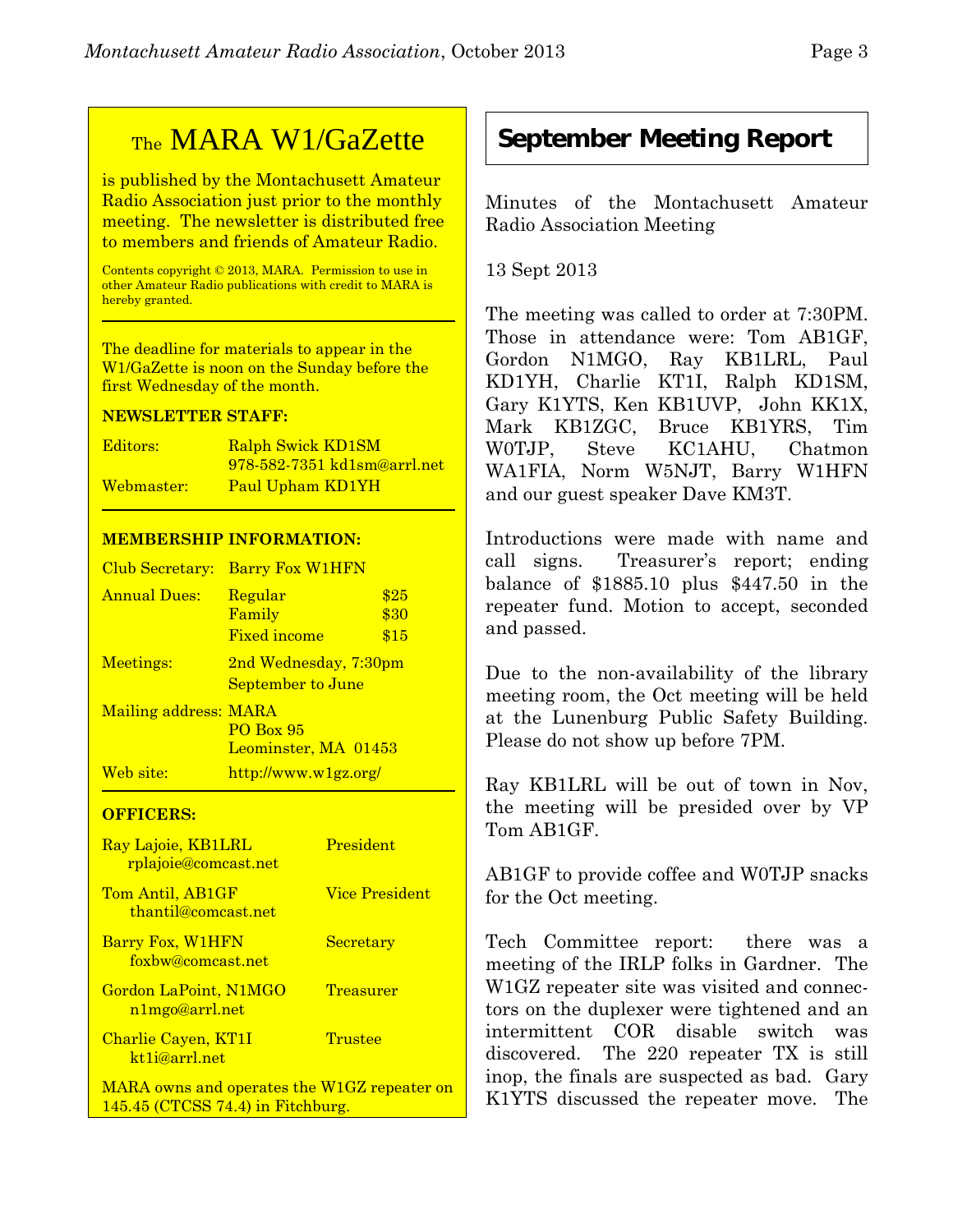new site is 10X30 feet and has HVAC. Will probably move the antennas and feedline first, then the repeater.

Non-dues paid up members will be dropped from the mailing list but still welcome to the meeting and functions.

The Fitchburg PD has expressed interest in having ham radio as an adjunct to their duties. Tom AB1GF to gather more details.

The club will gladly accept donations to be used as raffle prizes.

There was a ten minute break for goodies and socializing. After that, Dave KM3T gave a talk on the 2014 WRTC event. All were urged to volunteer. This is a very big event for New England, ham radio and MARA so let's support it.

A motion to adjourn was made and seconded at 9:10PM.

Respectfully Submitted, Barry – W1HFN, Secretary

## **In the Glow of the Filaments**

#### *continued from page 1*

license, an article that influenced the title of this part appeared in the Fitchburg Daily Sentinel. Perhaps written or influenced by Nestor's brother Ernest, a reporter for the Sentinel at the time, the article presented a very lengthy and detailed description of the 15-year-old "Wizard's" amateur radio station activities. It is much too long to republish here, so excerpts of key parts will be presented in this series.



above: from the Fitchburg Mass., Daily Sentinel, December 14, 1914.

able for government use if it is ever

يتحفنهمهمن

"A Fitchburg boy, Nestor W. Stolba," the article boasted, "aged 15 years, living at 171 Mt. Vernon street, is the youngest licensed amateur wireless operator in the state of Massachusetts, and probably the youngest to be licensed by the government in the whole of New England. He was granted his license, which is of the first grade amateur class on his 15th birthday, February 27, 1914 after having passed a severe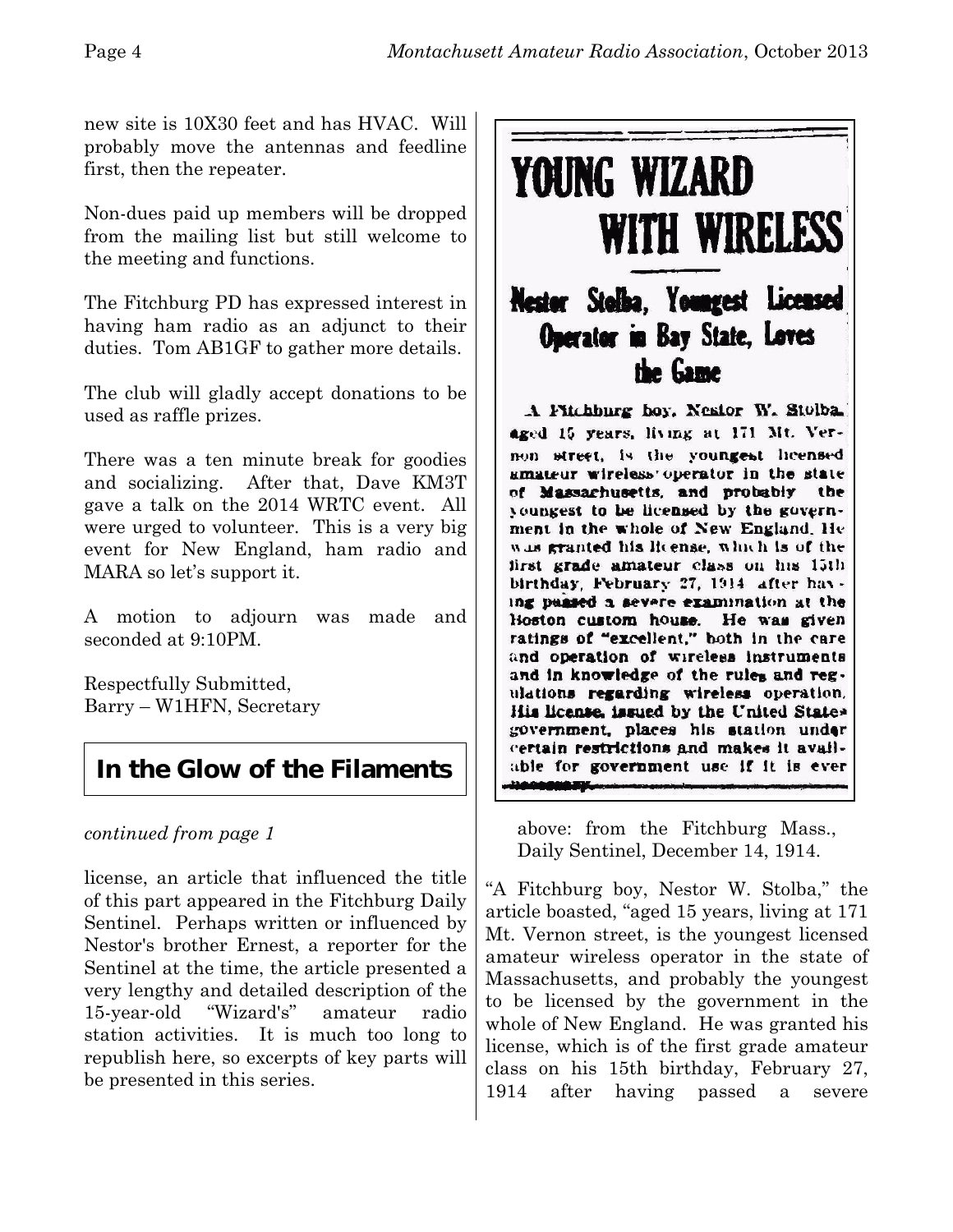examination at the Boston custom house." (Perhaps even more impressive is that the intrepid young Nestor made his lonely trek to Boston to take his examination only six weeks after the sudden death of his father.)

After her husband's death, Julia Stolba moved the family from 171 Blossom to nearby Mt Vernon street. At this location, Nestor's radio shack consisted of a small shed in the yard "containing one of the most powerful amateur stations in this section of New England, filled with complicated instruments, many of which were constructed by himself. He has received messages from Arlington, Virginia and other distant points and is able to transmit messages a distance of probably fifteen miles."

His receiver consisted of a home brew tuning transformer (also called a 'loose coupler', where coupling was varied by "sliding" a smaller diameter secondary coil into the primary); this was coupled to a silicon detector, "two fixed condensers, known as the Wachusett type" and a pair of 300 (3000?) ohm solid receivers (headphones). His "aerial," probably configured as an inverted "L," or top-loaded Marconi, "is 150 feet long and is strung from a mast 35 feet high to a 60 foot tree, consisting of three strands of wire, two feet apart."

For transmitting, his "sending set" consisted of a 100 watt spark coil, a brass commercial sending key with 30 ampere contact points, a commercial spark gap suitable for a 1/2 K.W., and an oscillation transformer which tuned the waves to the required 200 meters. Amateur operators were relegated to 200 meters or shorter wavelengths (1.5 MHz and above) because it was thought those wavelengths had no military or commercial value. "For varying the pitch of the sending stations, the youthful operator has employed

a secondary condenser, connected with a rheostat." A future article will present a diagram of Nestor's "apparatus."

Nestor also had a lower power auxiliary set for demonstrations and short range work. His set was made by the "Wachusett wireless company," consisting of Nestor and two other amateurs. They made the sets during the summer and then during the winter sold them "all over this and other countries." An amateur from Sydney, Australia purchased one of the sets and "apparently gave good satisfaction." Unfortunately the names of the partners were not given although some clues to who they may have been may be presented in a later part.

In closing the original Part 2 (vol. 54 no. 4, April 2012), I boldly announced I had found a reference to Stolba's earlier call letters in a 1949 QST article and that his first station license had been 1GY. I was fairly confident that I had found the "grail." That is until I discovered that the December 1914 Sentinel article stated that "the official call given to this station by the Radio Inspector is 1KU and the station is registered under this title."

WHAT? NOW WHAT AM I SUPPOSED TO DO? I just told the world his station call letters were 1GY for crying out loud! I must say, that's very disconcerting. "In the course of my life," said Churchill, "I have often had to eat my words, and I must confess that I have always found it a wholesome diet." Well, I'm not Churchill (you've noticed?) and I find it causes me serious indigestion! Alas, those who write about the past are often condemned to re-'right' it.

Next time, in Part 7: A Typical Day with the "Young Wizard with Wireless"

Headline and excerpt from the Fitchburg Mass., Daily Sentinel, December 14, 1914.